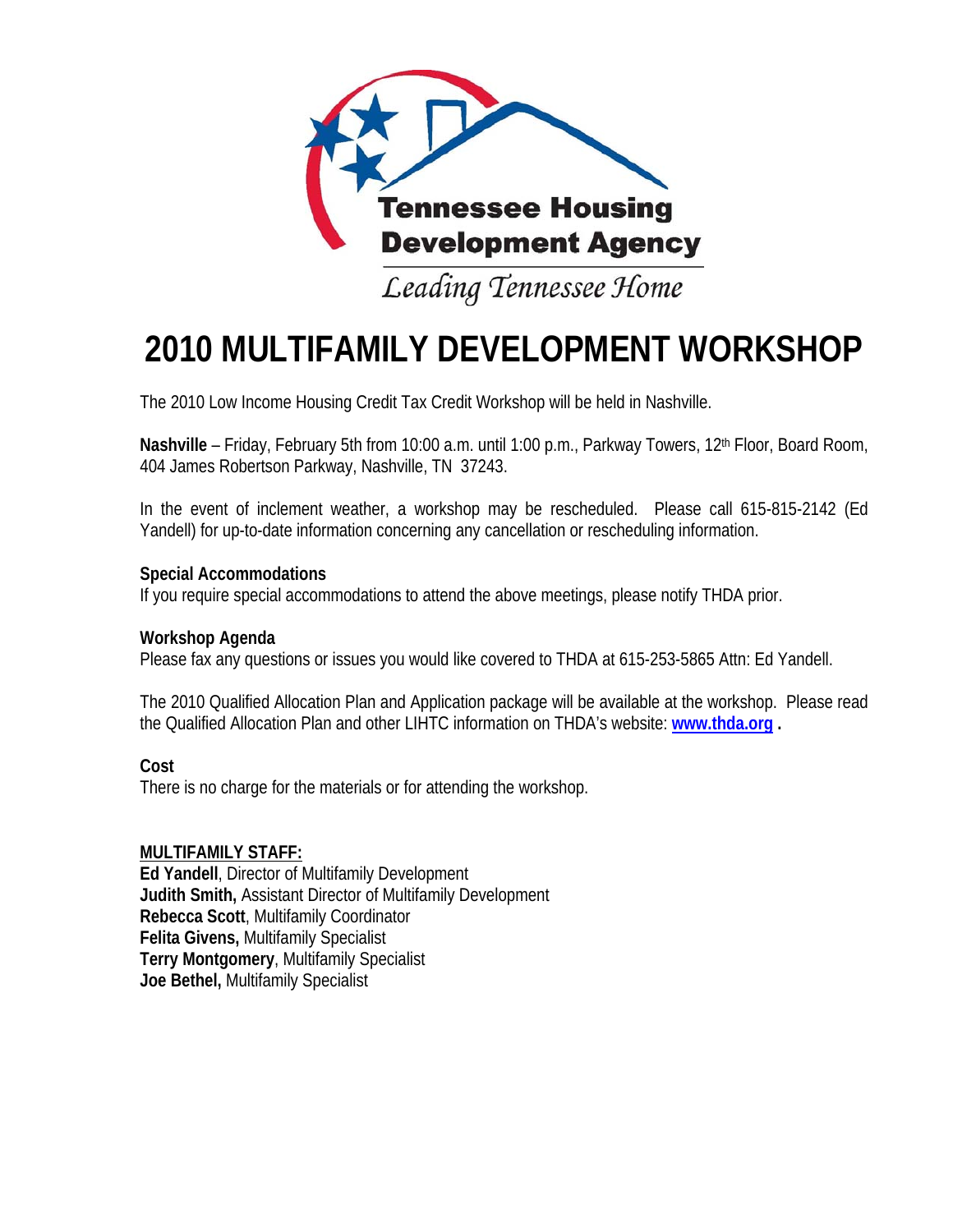## **Directions to LIHTC Workshop**

#### **Friday, February 5th 10:00 AM until 1:00 PM**

Parkway Towers 404 James Robertson Parkway, 12<sup>th</sup> Floor Conference Room Nashville, Tennessee

Directions from I-40 West: Take I-40 W/I-24 W/Nashville and follow west to I-24 W/Clarksville. Bear right onto I-24 W at exit 221B and go northwest for 1.4 miles to U.S. 41 S. You will see a sign reading "Exit 48 to James Robertson Parkway/State Capitol". Bear right onto US-41 S and go southwest for 430 feet to US-31, James Robertson Parkway. Continue onto US-31 and go southwest for 0.74 miles and to 404 James Robertson Parkway. There are several pay parking lots and garages in the area.